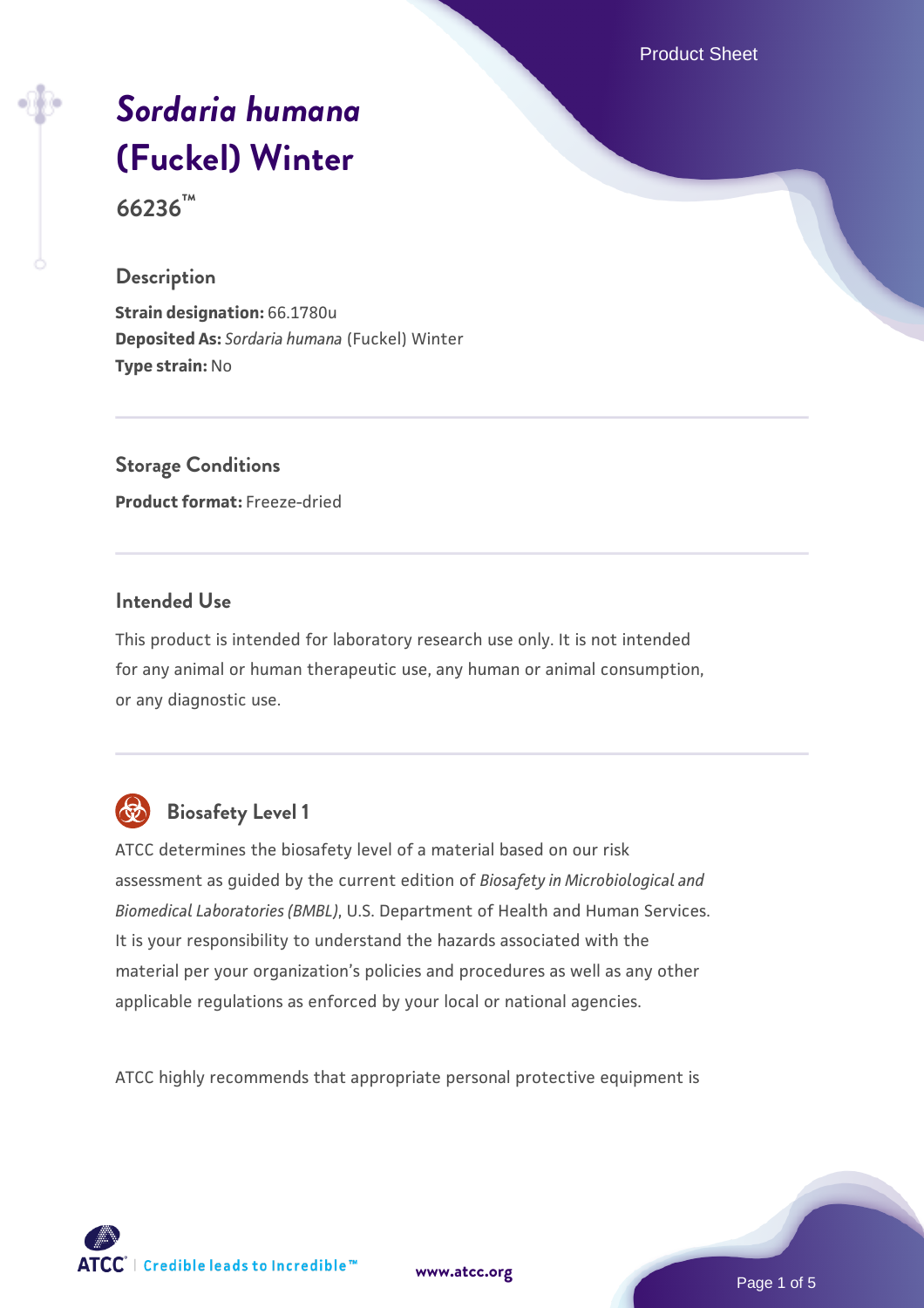always used when handling vials. For cultures that require storage in liquid nitrogen, it is important to note that some vials may leak when submersed in liquid nitrogen and will slowly fill with liquid nitrogen. Upon thawing, the conversion of the liquid nitrogen back to its gas phase may result in the vial exploding or blowing off its cap with dangerous force creating flying debris. Unless necessary, ATCC recommends that these cultures be stored in the vapor phase of liquid nitrogen rather than submersed in liquid nitrogen.

# **Certificate of Analysis**

For batch-specific test results, refer to the applicable certificate of analysis that can be found at www.atcc.org.

#### **Growth Conditions**

**Medium:**  [ATCC Medium 336: Potato dextrose agar \(PDA\)](https://www.atcc.org/-/media/product-assets/documents/microbial-media-formulations/3/3/6/atcc-medium-336.pdf?rev=d9160ad44d934cd8b65175461abbf3b9) **Temperature:** 24°C

# **Material Citation**

If use of this material results in a scientific publication, please cite the material in the following manner: *Sordaria humana* (Fuckel) Winter (ATCC 66236)

#### **References**

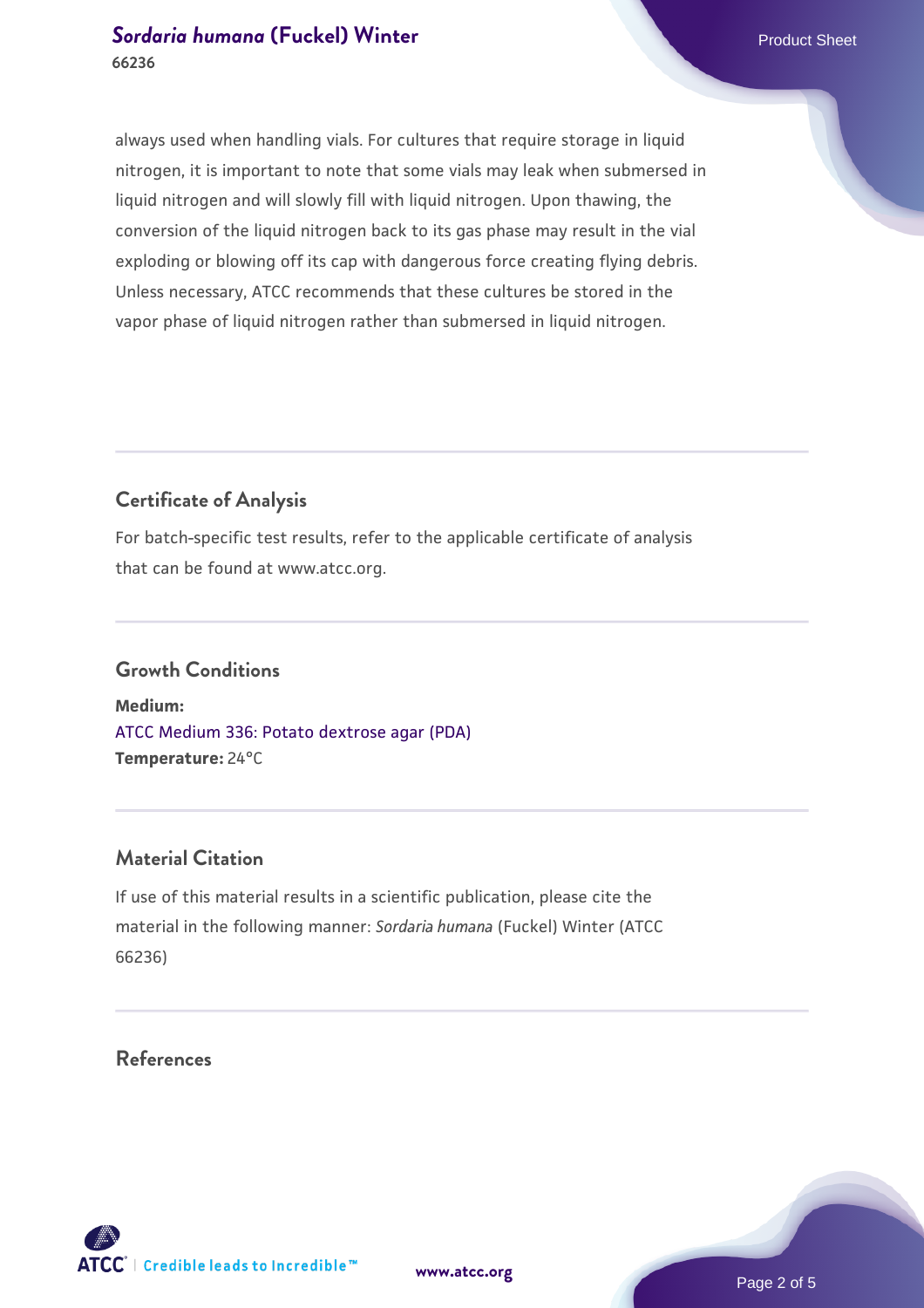References and other information relating to this material are available at www.atcc.org.

#### **Warranty**

The product is provided 'AS IS' and the viability of ATCC® products is warranted for 30 days from the date of shipment, provided that the customer has stored and handled the product according to the information included on the product information sheet, website, and Certificate of Analysis. For living cultures, ATCC lists the media formulation and reagents that have been found to be effective for the product. While other unspecified media and reagents may also produce satisfactory results, a change in the ATCC and/or depositor-recommended protocols may affect the recovery, growth, and/or function of the product. If an alternative medium formulation or reagent is used, the ATCC warranty for viability is no longer valid. Except as expressly set forth herein, no other warranties of any kind are provided, express or implied, including, but not limited to, any implied warranties of merchantability, fitness for a particular purpose, manufacture according to cGMP standards, typicality, safety, accuracy, and/or noninfringement.

#### **Disclaimers**

This product is intended for laboratory research use only. It is not intended for any animal or human therapeutic use, any human or animal consumption, or any diagnostic use. Any proposed commercial use is prohibited without a license from ATCC.

While ATCC uses reasonable efforts to include accurate and up-to-date information on this product sheet, ATCC makes no warranties or representations as to its accuracy. Citations from scientific literature and patents are provided for informational purposes only. ATCC does not warrant

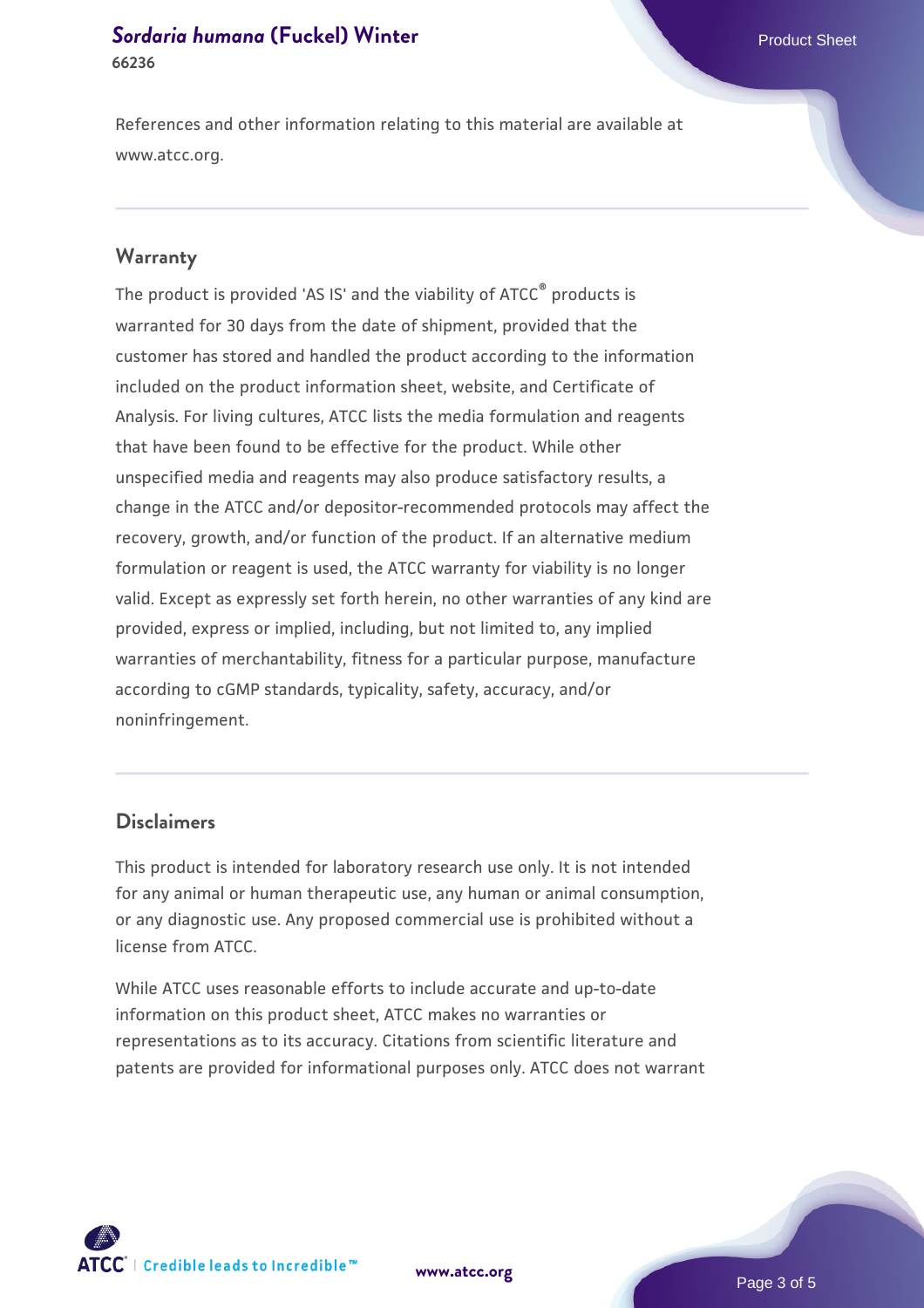that such information has been confirmed to be accurate or complete and the customer bears the sole responsibility of confirming the accuracy and completeness of any such information.

This product is sent on the condition that the customer is responsible for and assumes all risk and responsibility in connection with the receipt, handling, storage, disposal, and use of the ATCC product including without limitation taking all appropriate safety and handling precautions to minimize health or environmental risk. As a condition of receiving the material, the customer agrees that any activity undertaken with the ATCC product and any progeny or modifications will be conducted in compliance with all applicable laws, regulations, and guidelines. This product is provided 'AS IS' with no representations or warranties whatsoever except as expressly set forth herein and in no event shall ATCC, its parents, subsidiaries, directors, officers, agents, employees, assigns, successors, and affiliates be liable for indirect, special, incidental, or consequential damages of any kind in connection with or arising out of the customer's use of the product. While reasonable effort is made to ensure authenticity and reliability of materials on deposit, ATCC is not liable for damages arising from the misidentification or misrepresentation of such materials.

Please see the material transfer agreement (MTA) for further details regarding the use of this product. The MTA is available at www.atcc.org.

# **Copyright and Trademark Information**

© ATCC 2021. All rights reserved. ATCC is a registered trademark of the American Type Culture Collection.

#### **Revision**

This information on this document was last updated on 2021-05-19

#### **Contact Information**



**[www.atcc.org](http://www.atcc.org)**